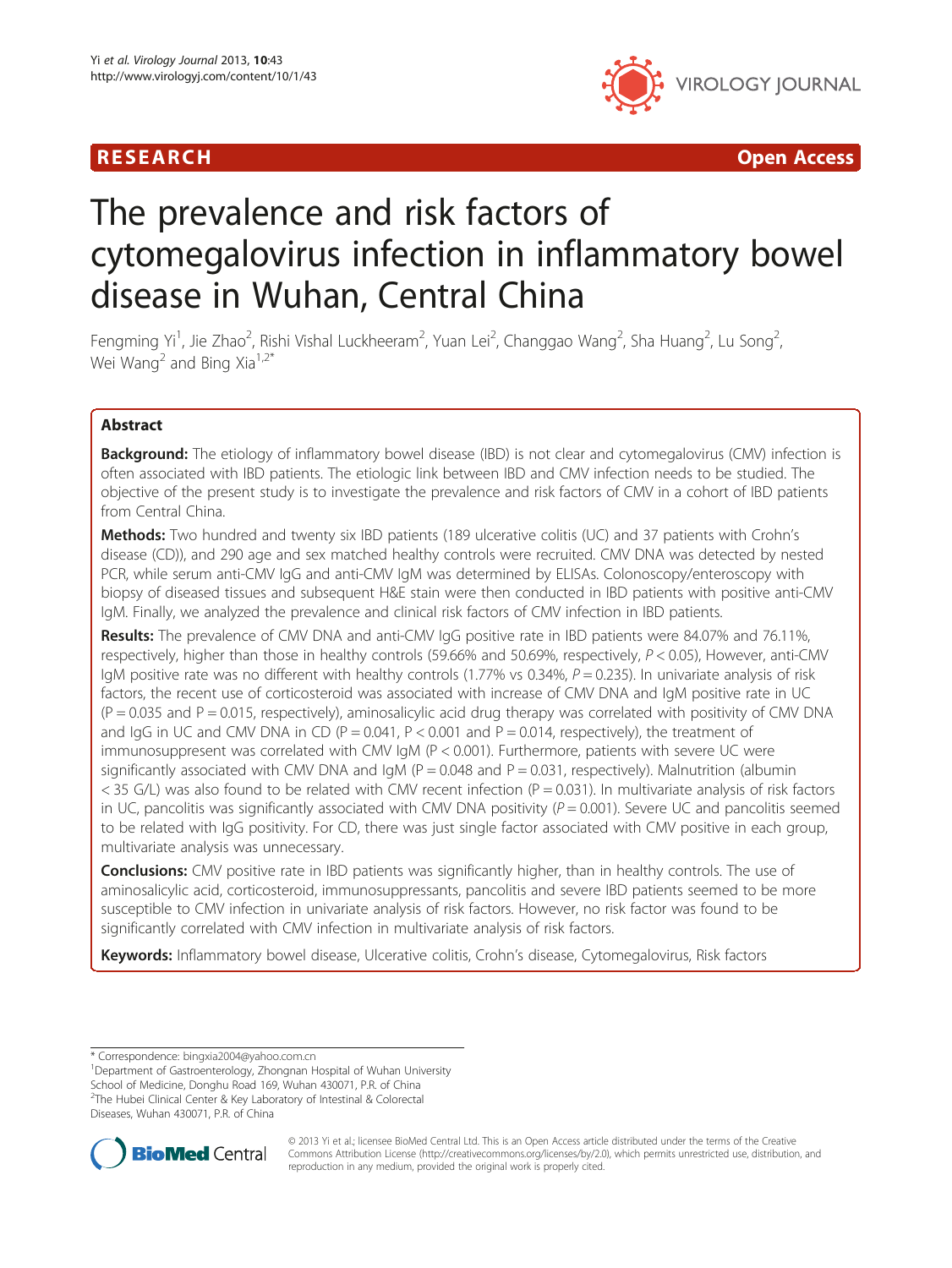# Introduction

Inflammatory bowel disease (IBD) including ulcerative colitis (UC) and Crohn's disease (CD), consists of chronic, non-specific inflammatory diseases of the gut with unknown etiology. According to a retrospective survey, the incidence and prevalence of IBD in China are on the rise [[1\]](#page-8-0), and IBD is gradually become one of the refractory intestinal diseases. Even though the etiology of IBD is unknown, recent studies have shown that the pathogenesis of IBD is related to susceptible genes, immune dysregulation and microbiota of the gut.

Cytomegalovirus (CMV) is a β herpes virus with double-stranded DNA. Worldwide the current infective rate ranges between 40% and 100% [\[2](#page-8-0)]. Two studies in USA demonstrated that CMV positive rate in patients with acute severe colitis was 21–34%, in corticosteroidrefractory cases was 33–36%, and in active UC was 10% [[3,4\]](#page-8-0). In Egypt, the CMV positive rate was 34.8% in corticosteroid-refractory IBD patients [[2\]](#page-8-0). However, the prevalence of CMV in Chinese patients with IBD has not been reported in the literature till now.

CMV infection in IBD patients often makes clinical diagnosis and treatment complex. Maher et al. [\[2\]](#page-8-0) have shown that IBD patients with CMV-positive were more likely to get fever, cervical lymphadenopathy, splenomegaly, leucopenia, thrombocytopenia, and pancolitis as compared to CMV-negative ones. Kandiel et al. [\[3](#page-8-0)] used antiviral drugs for the treatment of acute severe CMVpositive colitis, and achieved a remission rate of 67– 100%. However, Lévêque et al. [\[5](#page-8-0)] found no relationship between CMV viral load and disease severity in patients with active IBD. Out of 7 CMV-positive patients treated with immunosuppressants and no antiviral therapy, remission was achieved in 5 patients. de Saussure et al. [\[6](#page-9-0)] treated 3 CMV-positive IBD cases with antiviral therapy, and only 1 patient got remission. Recently a study on cytomegalovirus infection in IBD undergoing treatment of anti-TNF-αantibody demonstrated that active CMV infection did not progress to CMV infection/disease following infliximab therapy, the response to infliximab therapy did not appear to be influenced by, or influence the course of, CMV infection/disease [[7\]](#page-9-0). These studies aided in proving a link between CMV infection and refractory IBD. However, due to the small cohorts in some studies, further studies with larger cohorts need to be conducted in order to find a conclusive relationship between CMV and IBD.

Nested PCR of CMV-UL93 is considered to be a highly sensitive method for the detection of CMV [\[8](#page-9-0)]. Serum anti-CMV IgG and IgM are widely used in practice. The detection of IgG antibodies against CMV should be detected at the first visit, when the diagnosis of IBD is confirmed, in order to clarify whether the patient is at risk of displaying primary infection (IgG

negative) or reactivation/reinfection (IgG positive). However, IgM antibodies to CMV are systematically detected in primary infection, reactivation or reinfection, it indicates CMV infection is in active stage. With primary infection, an early IgM antibody rise occurs and becomes detectable in the blood within the first week of infection. Anti-CMV IgM increases within 2 weeks of infection, and can remain positive for 3 months to 2 years. Its sensitivity and specificity for CMV infection could reach up to 100% and 98.6% respectively [[9\]](#page-9-0).

In this study, PCR detection of CMV DNA, and serological determinations of IgG and IgM were used to investigate the prevalence of CMV infection in IBD patients from central China. Moreover, risk factors for CMV infection in IBD patients were analyzed to find relationship between IBD and CMV infection.

# **Methods**

# Patients and healthy controls

From 2006 to 2011, 226 IBD patients (189 UC and 37 patients with CD) were recruited from Zhongnan Hospital of Wuhan University School of Medicine. The diagnosis of UC and CD was based on clinical, laboratory, imaging, endoscopic and histological examinations, and in accordance to the Chinese Medical Association diagnostic criteria for IBD [[10\]](#page-9-0). Clinical disease activity of UC and CD was assessed by Truelove and Witts criteria [[11\]](#page-9-0) and Crohn's disease activity index (CDAI) respectively [\[12](#page-9-0)].

Simultaneously, 290 sex and age matched healthy volunteers (controls) were recruited in Zhongnan Hospital Medical Center of Wuhan University, who attended this center for constitutional examination of health. All volunteers were unrelated to each other from Hubei province, and had no history of IBD, chronic infectious diseases, immune-mediated, ischemic and radiation-induced diseases. Subjects with history of use of corticosteroids and immunosuppressive agents, of drug abuse and unhealthy living were excluded from the study.

# **Definitions**

The patients and controls were classified as current smokers if they had smoked more than 1 cigarette per day within 6 months before recruited, and nonsmokers if they never or rarely smoked. As for definition of alcohol drinking before the onset of symptoms, 3 categories were included: frequent drinking, light drinking and former drinking. Frequent drinking was defined as alcohol drinking 3 days or more per week for continuous 6 months before recruited, excluded drink everyday to alcoholic intoxication. Light drinking was defined as alcohol beverages less than 3 days per week. Former drinking was defined as patients who had quit drinking for more than 6 months before recruited. They were all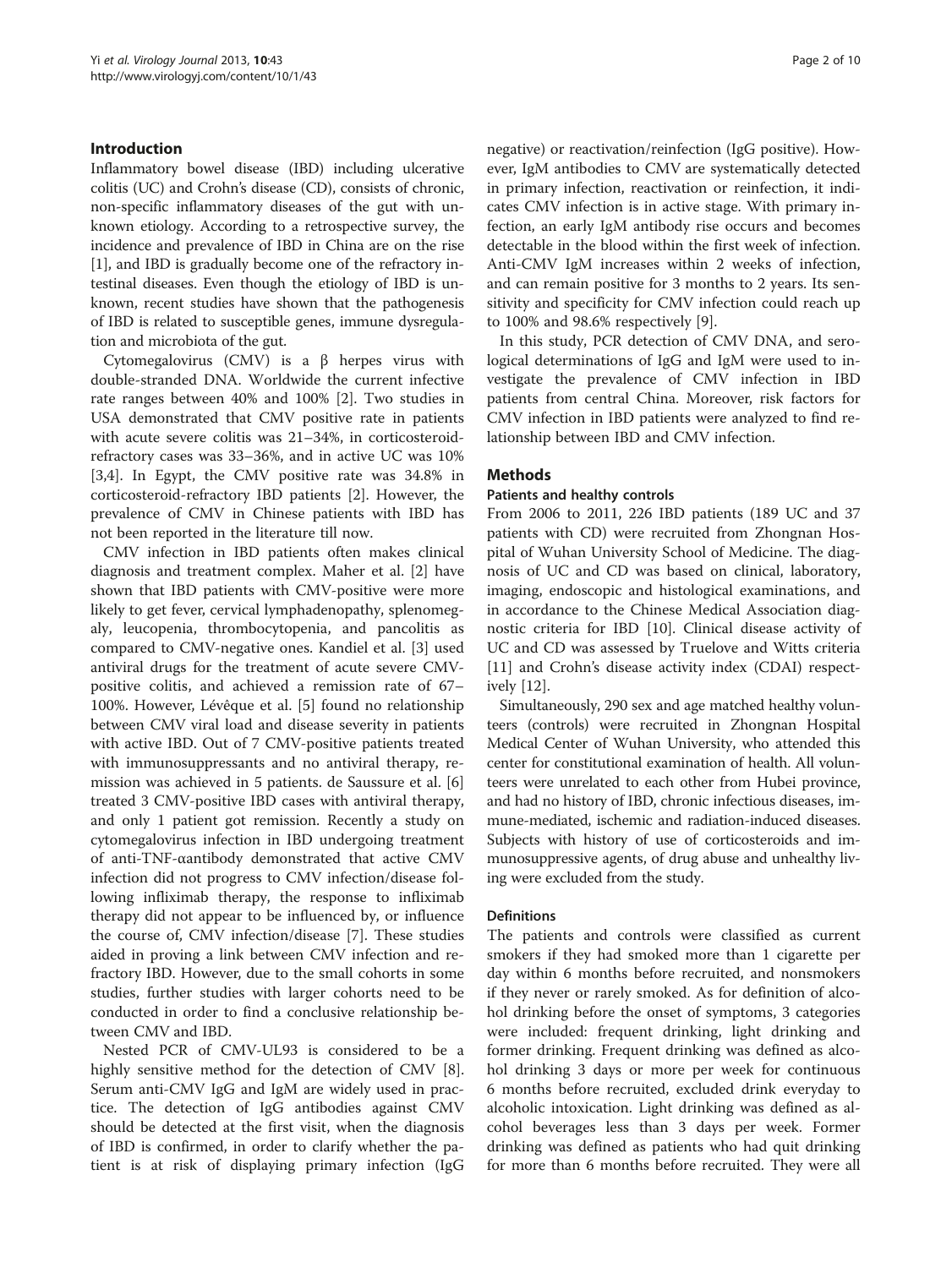defined as drinking. Non-drinking was defined as never or rarely drinking. Mixed food was defined as the composition of diet include vegetable and meat for at least 6 months before recruited. The severity of UC was assessed by Truelove and Witts criteria [[11\]](#page-9-0): Severe diarrhoea (six or more motions a day) with macroscopic blood in stools. Fever (mean evening temperature more than 37.5°C, or a temperature of 37.8°C, or more on at least two days out of four). Tachycardia (mean pulse rate more than 90 per minute). Anaemia (haemoglobin 75% or less-allowance made for recent transfusion). ESR much raised (more than 30 mm in one hour). Mild diarrhoea (four or less motions a day) with no more than small amounts of macroscopic blood in stools. No fever. No tachycardia. Anaemia not severe. ESR not raised above 30 mm. in one hour. Moderately-Intermediate between severe and mild [[11\]](#page-9-0). The severity of CD was classified by Best CDAI: Index values between 150 and 220 are associated with mild disease; values between 220 and 450 are moderate disease; and values above 450 are seen with severe disease [[12](#page-9-0)]. Drugs use was defined as taking related drugs for a period of at least 2 months to the time recruited.

# Ethics statement

The ethic committee of Zhongnan Hospital of Wuhan University approved the study. Consent was written by all subjects. Consent informed in current ethics statement was obtained from all participants involved in this study.

# Extraction of DNA

5 ml venous blood was taken in anticoagulated tubes with ethylenediamine tetraacetic acid (EDTA) from all subjects, followed by centrifugation. 2 ml of sera was taken and stored at −80 degrees for further anti-CMV IgG and IgM assay. Genomic DNA was extracted using proteinase K and phenol/chloroform method, which was then subsequently stored at −80 degrees.

# CMV-UL93 fragment detection

The CMV-UL93 fragment was retrieved from NCBI and BLAST, and was imported into Primer 5.0, according to the primer design principle. Lateral primers consisted of an upstream primer 5′-GGCAGCTATCGTGACTG GGA-3', and a downstream primer 5'-GATCCGACC CATTGTCTAAA-3'. PCR conditions included 40 cycles of 95°C for 10 min, 95°C for 30 s, 57°C for 30 s, 72°C for 60 s, and then followed by 72°C for 10 min. Inner primers were an upstream primer 5'-TTAGCGCGT GACCTGTTACG-3', and a downstream primer 5'-TCTAAATTGTTACGCAGTCCG-3'. PCR conditions included 40 cycles of 95°C for 10 min, 95°C for 30 s, 58°C for 30 s, 72°C for 60 s, and finally followed by 72°C for 10 min. Then electrophoresis using 2.5% agarose gel, of the medial segment was done to identify the products of PCR. Direct sequence for PCR products was done for detection of positive and negative PCR products. DNA-PCR+ was according to the result of electrophoresis of nested PCR, and ensured the result by DNA sequencing.

# Serum anti-CMV IgG and IgM detection

ELISA kit (DIESSE Diagnostica senese, Italy) was used to detect serum anti-CMV IgG and IgM in IBD patients and healthy controls. CMV IgG+ and CMV IgM+ were according to the kit: Positive defined as optical density (OD) ratio of sample to standard threshold value greater than 1.1, negative below 0.9.

# Histology and hematoxylin and eosin (H&E) staining

Colonoscopy and/or enteroscopy were conducted in anti-CMV IgM-positive IBD patients, and biopsies from pathological sites were taken. H&E staining for the detection of CMV was done.

# Statistical analysis

SPSS 13.0 software (SPSS for Windows version 13.0, Chicago, IL, USA) was used to conduct the statistical analysis. Measurement data are presented as mean ± standard deviation (SD), and numeration data are expressed as percentage and the number of cases. Independent samples were analyzed by Levene's test.  $\chi^2$ (Chisquare) test with Yates continuity correction or Fisher's exact test was performed to compare frequencies of risk factors between the IBD patients and healthy controls. Multiple logistic regression analysis was performed to evaluate multiple risk factors for IBD. Odds ratio (OR) and 95% confidence intervals (CI) were calculated. All calculated  $P$ -values were 2-sided and  $P < 0.05$  was considered significant.

# Results

# Demographic and clinical profile

As shown in Table [1,](#page-3-0) Patients with inflammatory bowel disease and heathy controls were age- and sex-matched  $(P > 0.05)$ , demographic and clinical profile were included in this table.

# CMV-UL93 fragment, and CMV IgG, IgM detection

As shown in Table [2](#page-3-0), prevalence of CMV-UL93 and anti-CMV IgG were significantly higher in IBD patients, than in healthy controls  $(84.07\% \text{ vs } 59.66\%, P < 0.001;$ 76.11% vs 50.69%, P < 0.001), However, prevalence of anti-CMV IgM was no different with healthy controls  $(1.77\% \text{ vs } 0.34\%, P = 0.235)$ . For UC patients, CMV-UL93 and anti-CMV IgG were all significantly higher than in healthy controls  $(P < 0.001$  and  $P < 0.001$ , respectively), While there was no difference between UC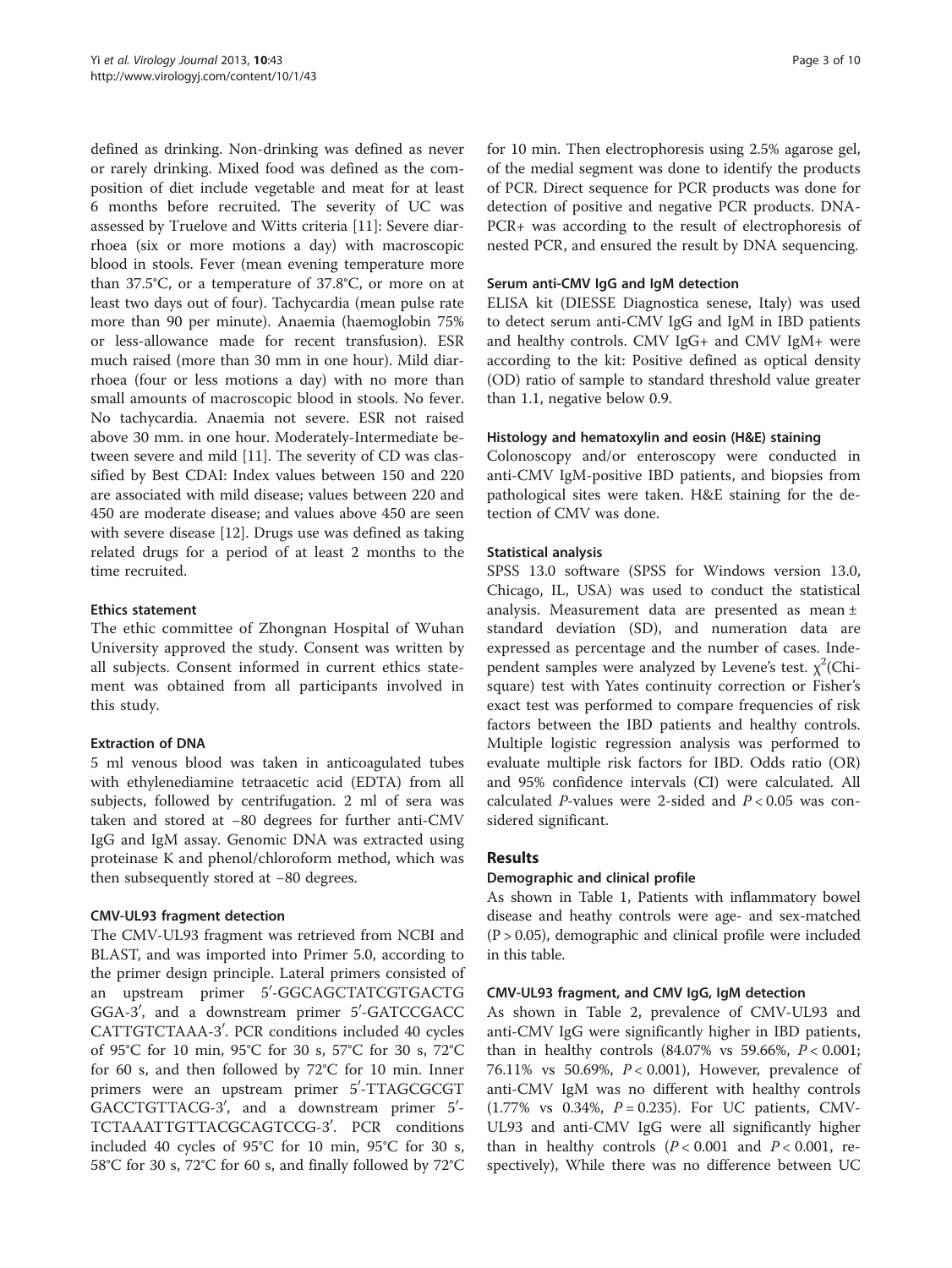|                        | UC                 | CD                  | <b>IBD</b>           | <b>Healthy controls</b> | P value  |
|------------------------|--------------------|---------------------|----------------------|-------------------------|----------|
|                        | $n = 189\%$        | $n = 37\frac{6}{6}$ | $n = 226\frac{6}{6}$ | $n = 290\%$             |          |
| Mean age $\pm$ SD (yr) | $40.81 \pm 15.00$  | $38.78 \pm 14.14$   | $40.66 \pm 14.90$    | $38.08 \pm 14.63$       | 0.888    |
| Male/Female            | 109/80             | 23/14               | 132/94               | 170/120                 | 0.961    |
| Smoking                | 45 (23.81%)        | 9 (24.32%)          | 54 (23.89%)          | 101 (34.83%)            | $0.007*$ |
| Drinking               | 75 (39.68%)        | 12 (32.43%)         | 87 (38.50%)          | 133 (45.86%)            | 0.093    |
| Diet composition       |                    |                     |                      |                         |          |
| vegetarian food        | 18 (9.52%)         | 6 (16.22%)          | 24 (10.62%)          | 19 (6.55%)              | 0.097    |
| mixed food             | 171 (90.48%)       | 31 (83.78%)         | 202 (89.38%)         | 271 (93.45%)            |          |
| General state          |                    |                     |                      |                         |          |
| fever                  | 32 (16.93%)        | 4 (10.81%)          | 36 (15.93%)          |                         |          |
| hemoglobin (g/L)       | $114.10 \pm 23.98$ | $121.22 \pm 25.34$  | $115.71 \pm 24.37$   |                         |          |
| albumin (g/L)          | $39.97 \pm 5.88$   | $38.12 \pm 6.44$    | $39.94 \pm 6.04$     |                         |          |
| Disease extent         |                    |                     |                      |                         |          |
| distal colitis         | 140 (74.07%)       |                     |                      |                         |          |
| pancolitis             | 49 (25.93%)        |                     |                      |                         |          |
| ileal                  |                    | 8 (21.62%)          |                      |                         |          |
| colonic                |                    | 14 (37.84%)         |                      |                         |          |
| ileocolonic            |                    | 15 (44.11%)         |                      |                         |          |
| Disease severity       |                    |                     |                      |                         |          |
| mild/moderate          | 168                | 30                  |                      |                         |          |
| severe                 | 21 (11.1%)         | 7 (18.92%)          |                      |                         |          |
| Treatment              |                    |                     |                      |                         |          |
| ASA/SASP               | 149 (78.84%)       | 20 (54.05%)         | 169 (74.78%)         |                         |          |
| corticosteroids        | 47 (24.87%)        | 8 (21.62%)          | 55 (24.34%)          |                         |          |
| immunodepressant       | 5 (2.65%)          | 2 (5.41%)           | 7 (3.10%)            |                         |          |

# <span id="page-3-0"></span>Table 1 Demographic and clinical profile of the inflammatory bowel disease patients and healthy controls

CMV, cytomegalovirus; UC, ulcerative colitis; CD, Crohn's disease; ASA, aminosalicylic acid; SASP, salicylazosulfapyridine. \*indicate significant difference.

# Table 2 Prevalence of cytomegalovirus (CMV) in patients with inflammatory bowel disease and healthy controls

|                | <b>IBD</b>      | UC                       | CD                      | <b>Healthy controls</b> |
|----------------|-----------------|--------------------------|-------------------------|-------------------------|
|                | $(n = 226)$     | $(n = 189)$              | $(n = 37)$              | $(n = 290)$             |
| CMV detection  | n(%)            | n(%)                     | n(%)                    | n (%)                   |
| DNA DNA+       | 90 $(84.07)^a$  | 161 $(85.19)^d$          | 29 (78.38) <sup>9</sup> | 173 (59.66)             |
| Serum CMV IgG+ | 172 $(76.11)^b$ | 139 (73.54) <sup>e</sup> | 33 (89.19) <sup>h</sup> | 147 (50.69)             |
| Serum CMV IgM+ | 4 $(1.77)^c$    | 3 $(1.59)$ <sup>f</sup>  | $1(2.70)^{i}$           | (0.34)                  |

a Compare with healthy controls, OR = 3.569, 95% CI: 2.330-5.468, P < 0.001;

b Compare with healthy controls, OR = 3.099, 95% CI: 2.113-4.543, P < 0.001;

c Compare with healthy controls, OR = 5.207, 95% CI: 0.578-46.914,  $P = 0.235$ ;

d Compare with healthy controls, OR = 3.889, 95% CI:2.443-6.190,  $P < 0.001$ ; e Compare with healthy controls, OR = 2.704, 95% CI:1.819-4.022,  $P < 0.001$ ;

e Compare with healthy controls, OR = 2.704, 95% CI:1.819-4.022, P < 0.001;

f Compare with healthy controls, OR = 4.661, 95% CI:0.481-45.148, P = 0.344;

g Compare with healthy controls, OR = 2.452, 95% CI:1.083-5.550, P = 0.027;

h Compare with healthy controls, OR = 8.026, 95% CI:2.772-23.232, P < 0.001;

i Compare with healthy controls, OR = 8.028, 95% CI:0.491-131.142,  $P = 0.540$ .

IBD, inflammatory bowel disease; CMV, cytomegalovirus; UC, ulcerative colitis; CD, Crohn's disease.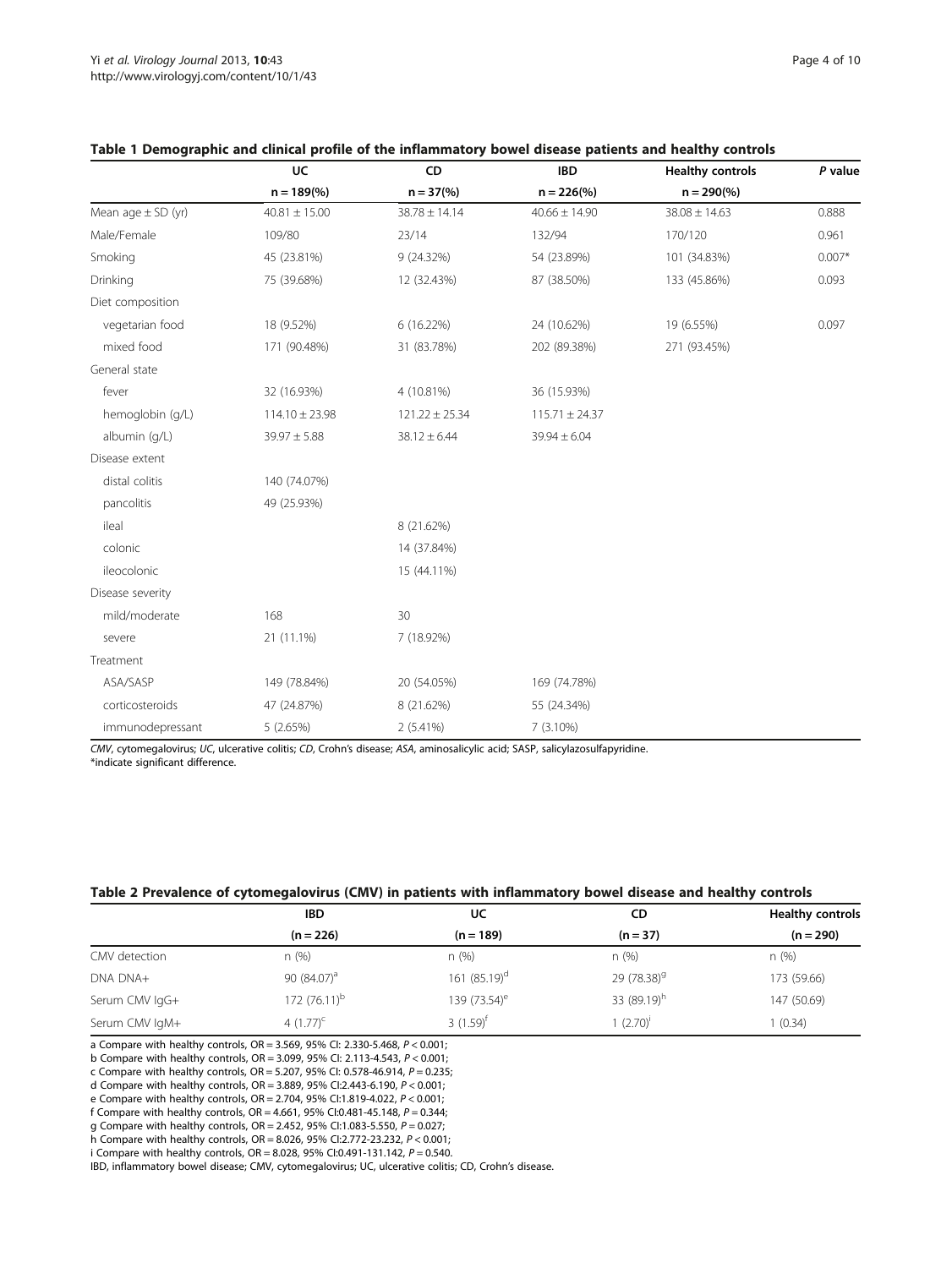and healthy controls for anti-CMV IgM  $(P = 0.344)$ . For CD patients, CMV-UL93 and anti-CMV IgG were higher than in controls  $(P = 0.027$  and  $P < 0.001$ , respectively), while anti-CMV IgM was not increased as compared to healthy controls  $(P = 0.540)$ .

However, in biopsies taken from the pathological sites of intestinal mucosa of anti-CMV IgM positive IBD patients, no inclusion bodies were detected in H&E stain.

# Univariate Analysis of Risk factors for CMV positive in patients with IBD

In UC patients, elevated CMV-DNA was mainly associated with the severity of disease activity  $(P = 0.048)$ , use of ASA/SASP (aminosalicylic acid/salicylazosulfapyridine) and corticosteroids therapy  $(P = 0.041$  and  $P =$ 0.035, respectively), while other factors, such as age, sex, smoking, alcohol consumption, type of diet, fever, anemia, albumin level, disease location, treatment with immunosuppressive agents had not shown significant association  $(P > 0.05)$ . As for CD patients, CMV DNA positive was positively associated with use of 5-ASA/ SASP ( $P = 0.014$ ), as seen in Table [3.](#page-5-0)

In UC patients, anti-CMV IgG level was associated with the use of 5-aminosalicylic acid  $(P < 0.001)$  as shown in Table [4](#page-6-0). CD patients on vegetarian diet had much lower anti-CMV IgG positive rate, than those on non-vegeterian diet ( $P = 0.010$ ). Other factors had no statistically significant impact on anti-CMV IgG positive rate  $(P > 0.05)$ .

The positive rate of anti-CMV IgM in UC patients, was associated with low albumin level  $(P = 0.031)$ , severe UC ( $P = 0.031$ ), use of corticosteroids ( $P = 0.015$ ), and the use of immunosuppressive agents  $(P < 0.001)$ , while other factors did not cause any statistically significant changes in anti-CMV IgM positive rate  $(P > 0.05)$ . In CD patients, no statistically significant association with anti-CMV IgM was found, as shown in Table [5.](#page-7-0)

# Multivariate analysis by logistic regression for CMV positive in IBD

As shown in Table [6.](#page-8-0) In multivariate analysis of risk factors in UC, pancolitis was significantly associated with CMV DNA elevated  $(P = 0.001)$ . Severe UC and pancolitis seemed to be related with IgG positive  $(P = 0.021$  and  $P = 0.017$ , respectively). For CD, there was just single factor associated with CMV positive in each group, multivariate analysis was unnecessary.

# **Discussion**

CMV is an opportunistic pathogenic microorganism. In vivo it can proliferate in epitheliums, white blood cells and sperm cells, and it is prone to cause latent infection of salivary gland, mammary gland, kidney and white blood cells. In IBD patients, immunosuppressive therapy, impaired absorption of nutrients, dysfunction of the immune system, render them susceptible to CMV infection [[13](#page-9-0)], which is consistent with the high infective rate of CMV in immunosuppressed individuals, such as acquired immunodeficiency syndrome (AIDS), transplant recipients, cancer, chemotherapy, but rare in immunocompetent individuals.

The detection methods of CMV infection in IBD patients included DNA detection, serological tests (serum anti-CMV IgM, IgG), histopathology (inclusion bodies detection) in this study. Body fluids or tissue sample was feasible to CMV culture, but it was timeconsuming and also had low sensitivity, which limited clinical application [\[14](#page-9-0)]. The detection of CMV-DNA was considered as the most sensitive method [[15](#page-9-0)], but it was associated with false positive results, thereby decreasing its specificity. Increase in serum anti-CMV IgM level occurred in recent CMV infection and it had high sensitivity and specificity [\[9](#page-9-0)], while anti-CMV IgG indicated past CMV infection. Sensitivity of H&E was 10% to 87% [[3\]](#page-8-0), CMV inclusion bodies could be found in biopsy specimens from colon with inflamed and ulcerated mucosa [\[16](#page-9-0)]. We used CMV-DNA specific fragment UL93, anti-CMV IgG and IgM to detect CMV infection in IBD patients and healthy controls. Positive rates in IBD patients were 84.07%, 76.11%, 1.77% for CMV DNA, anti-CMV IgG and IgM respectively, and 59.66%, 50.69%, 0.34% for healthy controls. CMV-UL93 and anti-CMV IgG were significantly higher in IBD patients as compared to controls, thereby indicating the association between IBD and CMV.

The positive rate of CMV UL-93 or anti-CMV IgG in the healthy controls was about 50–60%, whereas in IBD patients it was around 70–80%. A research conducted in India showed the CMV DNA positive rate was just 12.70% in IBD patients [[17\]](#page-9-0), which was remarkably lower than in our country. The small number of subjects enrolled (63 IBD patients) could account for the low positive rate in the Indian study. Another research done in France showed 60% positive rate in IBD patients [\[18](#page-9-0)], which was consistent with our research. In developed countries, the anti-CMV IgG positive rate was found to be above 70% [\[19](#page-9-0)].

Anti-CMV IgM positive rate is only 1.77% in our research, which was lower as compared to an Indian study, including IBD patients with both active disease and in remission [[17\]](#page-9-0), where the rate was 9.52%. Anti-CMV IgM positive rate in healthy controls (0.34%) was no different with IBD patients ( $P = 0.235$ ), which was related with small amount of people included.

Presence of anti-CMV IgM indicated recent infection of CMV. However in biopsies taken from the pathological sites of intestinal mucosa of anti-CMV IgM positive IBD patients, no inclusion bodies was detected. This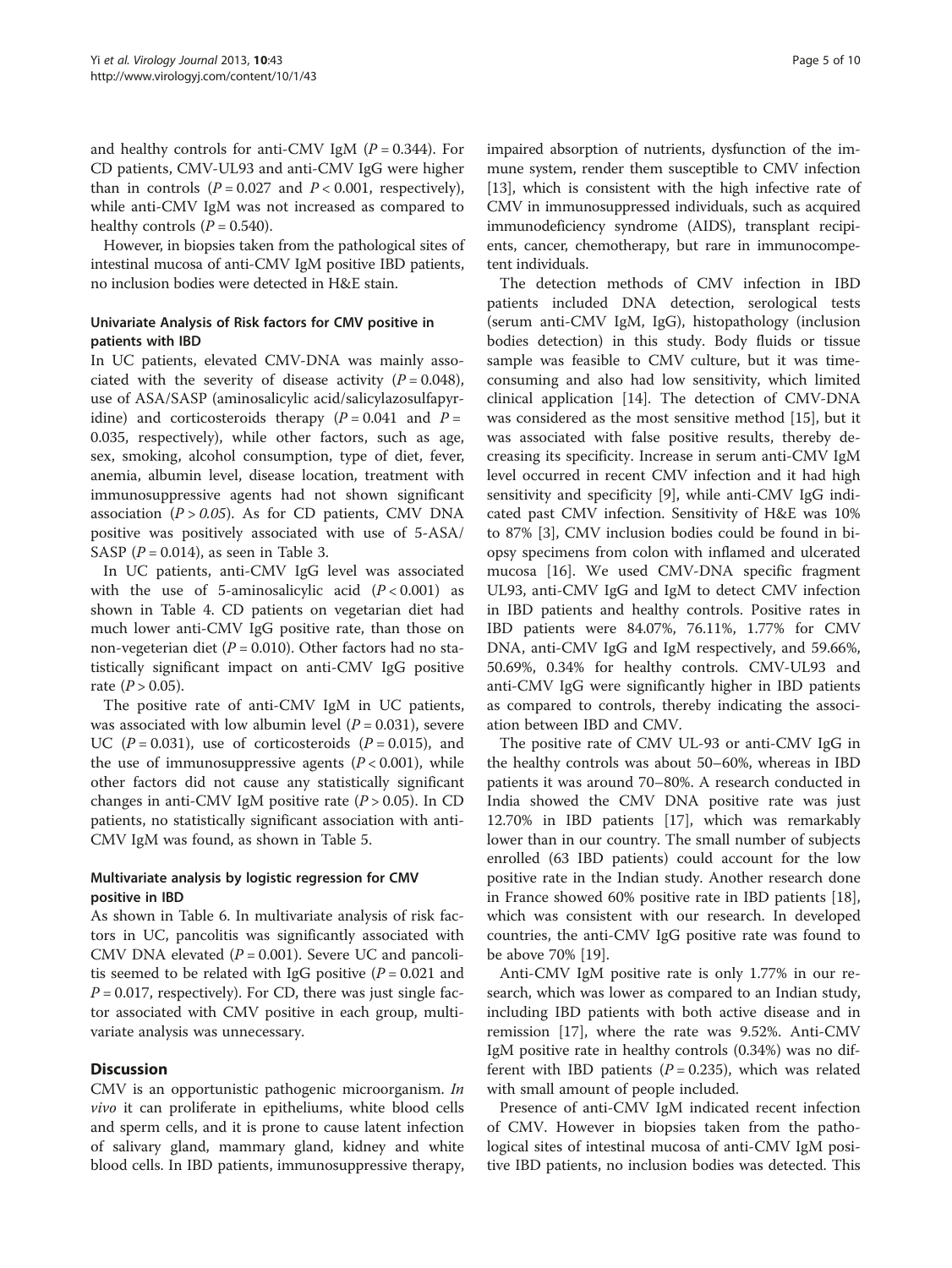|                   | CMV DNA+/DNA-  |           |                            |              |           |                              |
|-------------------|----------------|-----------|----------------------------|--------------|-----------|------------------------------|
|                   | UC<br>(161/28) |           |                            | CD<br>(29/8) |           |                              |
| Age               | Number         | $P$ value | OR (95% CI)                | Number       | $P$ value | OR (95% CI)                  |
| $≤50$ ys          | 117/22         | 0.514     | $0.725(0.276 \sim 1.907)$  | 18/6         | 0.685     | $0.545(0.093 \sim 3.194)$    |
| $>50$ ys          | 44/6           |           |                            | 11/2         |           |                              |
| Sex               |                |           |                            |              |           |                              |
| male              | 95/14          | 0.373     | $1.439(0.644 \sim 3.218)$  | 19/4         | 0.445     | $1.900$ (0.390 ~ 9.256)      |
| female            | 66/14          |           |                            | 10/4         |           |                              |
| Smoking           |                |           |                            |              |           |                              |
| yes               | 40/5           | 0.423     | $1.521(0.542 \sim 4.264)$  | 7/2          | 1.000     | $0.840(0.138 \sim 5.115)$    |
| no                | 121/23         |           |                            | 25/6         |           |                              |
| Drinking          |                |           |                            |              |           |                              |
| Yes               | 62/13          | 0.429     | $0.723$ (0.322 ~ 1.621)    | 9/3          | 0.403     | $0.500$ (0.100 $\sim$ 2.510) |
| no                | 99/15          |           |                            | 30/5         |           |                              |
| Diet composition  |                |           |                            |              |           |                              |
| vegetarian food   | 15/3           | 1.000     | $0.856$ (0.231 ~ 3.174)    | 3/3          | 0.101     | $0.192$ (0.030 ~ 1.241)      |
| mixed food        | 146/25         |           |                            | 26/5         |           |                              |
| Fever             |                |           |                            |              |           |                              |
| yes               | 30/2           | 0.221     | $2.977(0.670 \sim 13.235)$ | 4/0          | 0.557     | N/A                          |
| no                | 131/26         |           |                            | 25/8         |           |                              |
| Hemoglobin(G/L)   |                |           |                            |              |           |                              |
| ≤70               | 8/1            | 1.000     | $1.412(0.170 \sim 11.747)$ | 0/0          |           | N/A                          |
| >70               | 153/27         |           |                            | 29/8         |           |                              |
| Albumin(G/L)      |                |           |                            |              |           |                              |
| $\leq$ 35         | 18/3           | 1.000     | $1.049(0.288 \sim 3.826)$  | 11/2         | 0.685     | $1.833$ (0.313 ~ 10.735)     |
| $>35$             | 143/25         |           |                            | 18/6         |           |                              |
| Disease severity  |                |           |                            |              |           |                              |
| mild and moderate | 140/28         | $0.048*$  | N/A                        | 24/6         | 0.631     | $1.600$ (0.247 ~ 10.360)     |
| severe            | 21/0           |           |                            | 5/2          |           |                              |
| Location          |                |           |                            |              |           |                              |
| distal colitis    | 123/17         | 0.080     | $2.094(0.903 \sim 4.857)$  |              |           |                              |
| pancolitis        | 38/11          |           |                            |              |           |                              |
| ileal             |                |           |                            | 7/1          | 0.734     | N/A                          |
| Colonic           |                |           |                            | 11/3         |           |                              |
| ileocolon         |                |           |                            | 11/4         |           |                              |
| Treatment         |                |           |                            |              |           |                              |
| ASA/SASP          | 131/18         | $0.041*$  | $2.426(1.017 - 5.784)$     | 19/1         | $0.014*$  | $13.300(1.429 \sim 123.790)$ |
| corticosteroids   | 45/2           | $0.035*$  | $5.043$ (1.149 ~ 22.128)   | 8/0          | 0.160     | N/A                          |
| immunosuppressant | $5/0$          | 1.000     | N/A                        | 2/0          | 1.000     | N/A                          |

# <span id="page-5-0"></span>Table 3 Univariate analysis of risk factors for CMV DNA positive in patients with inflammatory bowel disease

CMV, cytomegalovirus; UC, ulcerative colitis; ASA, aminosalicylic acid; SASP, salicylazosulfapyridine. \*indicate significant difference.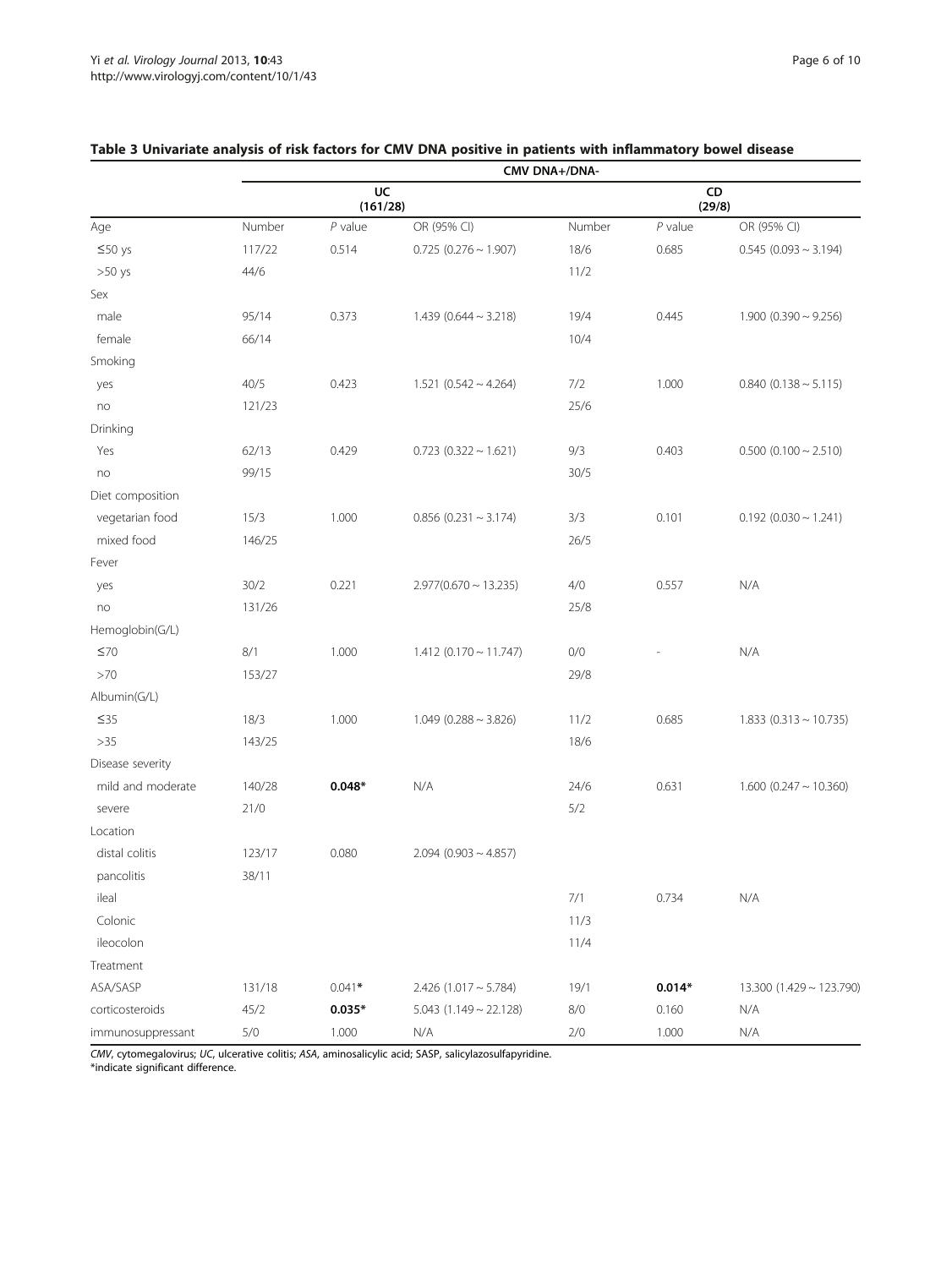|                   | CMV IgG+/IgG- |                |                              |        |              |                            |
|-------------------|---------------|----------------|------------------------------|--------|--------------|----------------------------|
|                   |               | UC<br>(139/50) |                              |        | CD<br>(33/4) |                            |
| Age               | Number        | $P$ value      | OR (95% CI)                  | Number | $P$ value    | OR (95% CI)                |
| $\leq 50$ ys      | 107/32        | 0.074          | $1.881$ (0.934 ~ 3.786)      | 21/3   | 1.000        | $0.583$ (0.054 ~ 6.251)    |
| $>50$ ys          | 32/18         |                |                              | 12/1   |              |                            |
| Sex               |               |                |                              |        |              |                            |
| male              | 82/27         | 0.540          | $1.225(0.639 \sim 2.349)$    | 21/2   | 0.625        | $1.750(0.218 \sim 14.069)$ |
| female            | 57/23         |                |                              | 12/2   |              |                            |
| Smoking           |               |                |                              |        |              |                            |
| yes               | 32/13         | 0.672          | $0.851$ (0.404 ~ 1.793)      | 9/0    | 0.554        | N/A                        |
| no                | 107/37        |                |                              | 24/4   |              |                            |
| Drinking          |               |                |                              |        |              |                            |
| Yes               | 53/22         | 0.467          | $0.784$ (0.407 ~ 1.510)      | 10/2   | 0.582        | $0.435$ (0.053 ~ 3.536)    |
| no                | 86/28         |                |                              | 23/2   |              |                            |
| Diet composition  |               |                |                              |        |              |                            |
| vegetarian food   | 14/4          | 0.883          | $1.288$ (0.403 ~ 4.115)      | 3/3    | $0.010*$     | $0.033$ (0.003 ~ 0.429)    |
| mixed food        | 125/46        |                |                              | 30/1   |              |                            |
| Fever             |               |                |                              |        |              |                            |
| yes               | 26/6          | 0.278          | $1.687$ (0.650 $\sim$ 4.379) | 4/0    | 1.000        | N/A                        |
| no                | 113/44        |                |                              | 29/4   |              |                            |
| Hemoglobin (G/L)  |               |                |                              |        |              |                            |
| $\leq 70$         | 7/2           | 1.000          | $1.273$ (0.255 ~ 6.341)      | 0/0    |              | N/A                        |
| >70               | 132/48        |                |                              | 33/4   |              |                            |
| Albumin (G/L)     |               |                |                              |        |              |                            |
| $\leq$ 35         | 16/5          | 0.771          | $1.171$ (0.405 ~ 3.381)      | 11/2   | 0.602        | $0.500$ (0.062 ~ 4.040)    |
| $>35$             | 123/45        |                |                              | 22/2   |              |                            |
| Disease severity  |               |                |                              |        |              |                            |
| mild and moderate | 120/48        | 0.109          | $0.263$ (0.059 ~ 1.173)      | 26/4   | 0.570        | N/A                        |
| severe            | 19/2          |                |                              | 7/0    |              |                            |
| Location          |               |                |                              |        |              |                            |
| distal colitis    | 108/32        | 0.058          | $1.960$ (0.971 ~ 3.955)      |        |              |                            |
| pancolitis        | 31/18         |                |                              |        |              |                            |
| ileal             |               |                |                              | 7/1    | 0.219        | N/A                        |
| Colonic           |               |                |                              | 14/0   |              |                            |
| ileocolon         |               |                |                              | 12/3   |              |                            |
| Treatment         |               |                |                              |        |              |                            |
| ASA/SASP          | 119/30        | $< 0.001*$     | $3.967$ (1.897 ~ 8.296)      | 18/2   | 1.000        | $1.200(0.150 \sim 9.570)$  |
| corticosteroids   | 38/9          | 0.190          | $1.714(0.761 \sim 3.861)$    | 8/0    | 0.557        | N/A                        |
| immunosuppressant | $5/0$         | 0.328          | N/A                          | 2/0    | 1.000        | N/A                        |

# <span id="page-6-0"></span>Table 4 Univariate analysis of risk factors for CMV IgG positive in patients with inflammatory bowel disease

CMV, cytomegalovirus; UC, ulcerative colitis; ASA, aminosalicylic acid; SASP, salicylazosulfapyridine. \*indicate significant difference.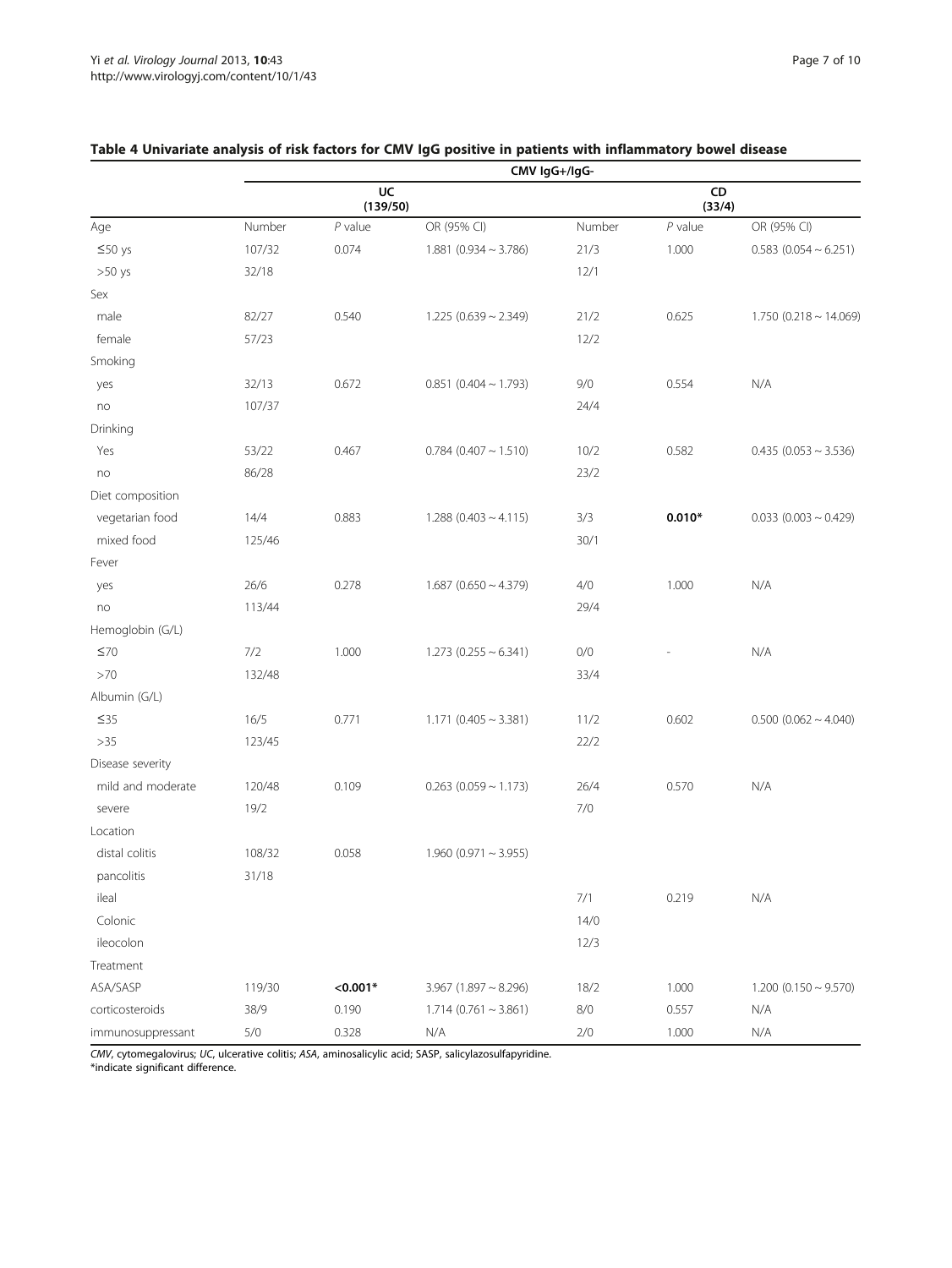|                   | CMV IgM+/IgM- |               |                              |        |              |             |
|-------------------|---------------|---------------|------------------------------|--------|--------------|-------------|
|                   |               | UC<br>(3/186) |                              |        | CD<br>(1/36) |             |
| Age               | Number        | $P$ value     | OR (95% CI)                  | Number | $P$ value    | OR (95% CI) |
| $\leq 50$ ys      | 2/137         | 1.000         | $0.715(0.063 \sim 8.065)$    | 1/23   | 1.000        | N/A         |
| $>50$ ys          | 1/49          |               |                              | 0/13   |              |             |
| Sex               |               |               |                              |        |              |             |
| male              | 2/107         | 1.000         | $1.477(0.132 \sim 16.573)$   | 1/22   | 1.000        | N/A         |
| female            | 1/79          |               |                              | 0/14   |              |             |
| Smoking           |               |               |                              |        |              |             |
| yes               | 1/44          | 1.000         | $1.614(0.143 \sim 18.222)$   | 1/8    | 0.243        | N/A         |
| no                | 2/142         |               |                              | 0/28   |              |             |
| Drinking          |               |               |                              |        |              |             |
| yes               | 1/74          | 1.000         | $0.757$ (0.067 ~ 8.496)      | 0/12   | 1.000        | N/A         |
| no                | 2/112         |               |                              | 1/24   |              |             |
| Diet composition  |               |               |                              |        |              |             |
| vegetarian food   | 0/18          | 1.000         | N/A                          | 0/6    | 1.000        | N/A         |
| mixed food        | 3/168         |               |                              | 1/30   |              |             |
| Fever             |               |               |                              |        |              |             |
| yes               | 1/31          | 1.000         | $2.500$ (0.220 ~ 28.432)     | 0/4    | 1.000        | N/A         |
| no                | 2/155         |               |                              | 1/32   |              |             |
| Hemoglobin (G/L)  |               |               |                              |        |              |             |
| $\leq 70$         | 1/8           | 0.329         | $11.125(0.911 \sim 135.909)$ | 0/0    |              | N/A         |
| $>70$             | 2/178         |               |                              | 1/36   |              |             |
| Albumin (G/L)     |               |               |                              |        |              |             |
| $\leq$ 35         | 2/19          | $0.031*$      | $17.579(1.522 \sim 203.083)$ | 1/12   | 0.351        | N/A         |
| $>35$             | 1/167         |               |                              | 0/24   |              |             |
| Disease severity  |               |               |                              |        |              |             |
| mild and moderate | 1/167         | $0.031*$      | $0.057$ (0.005 ~ 0.657)      | 1/29   | 1.000        | N/A         |
| severe            | 2/19          |               |                              | $0/7$  |              |             |
| Location          |               |               |                              |        |              |             |
| distal colitis    | 1/139         | 0.337         | $0.169(0.015 \sim 1.907)$    |        |              |             |
| pancolitis        | 2/47          |               |                              |        |              |             |
| ileal             |               |               |                              | 1/7    | 0.155        | N/A         |
| Colonic           |               |               |                              | 0/14   |              |             |
| ileocolon         |               |               |                              | 0/15   |              |             |
| Treatment         |               |               |                              |        |              |             |
| ASA/SASP          | 3/146         | 1.000         | N/A                          | 1/19   | 1.000        | N/A         |
| corticosteroids   | 3/44          | $0.015*$      | N/A                          | $0/8$  | 1.000        | N/A         |
| immunosuppressant | $3/2$         | $< 0.001*$    | N/A                          | 0/2    | 1.000        | N/A         |

# <span id="page-7-0"></span>Table 5 Univariate analysis of risk factors for CMV IgM positive in patients with inflammatory bowel disease

CMV, cytomegalovirus; UC, ulcerative colitis; CD, Crohn's disease; OR, Odds ratio; CI, confidence interval; ASA, aminosalicylic acid; SASP, salicylazosulfapyridine. \*indicate significant difference.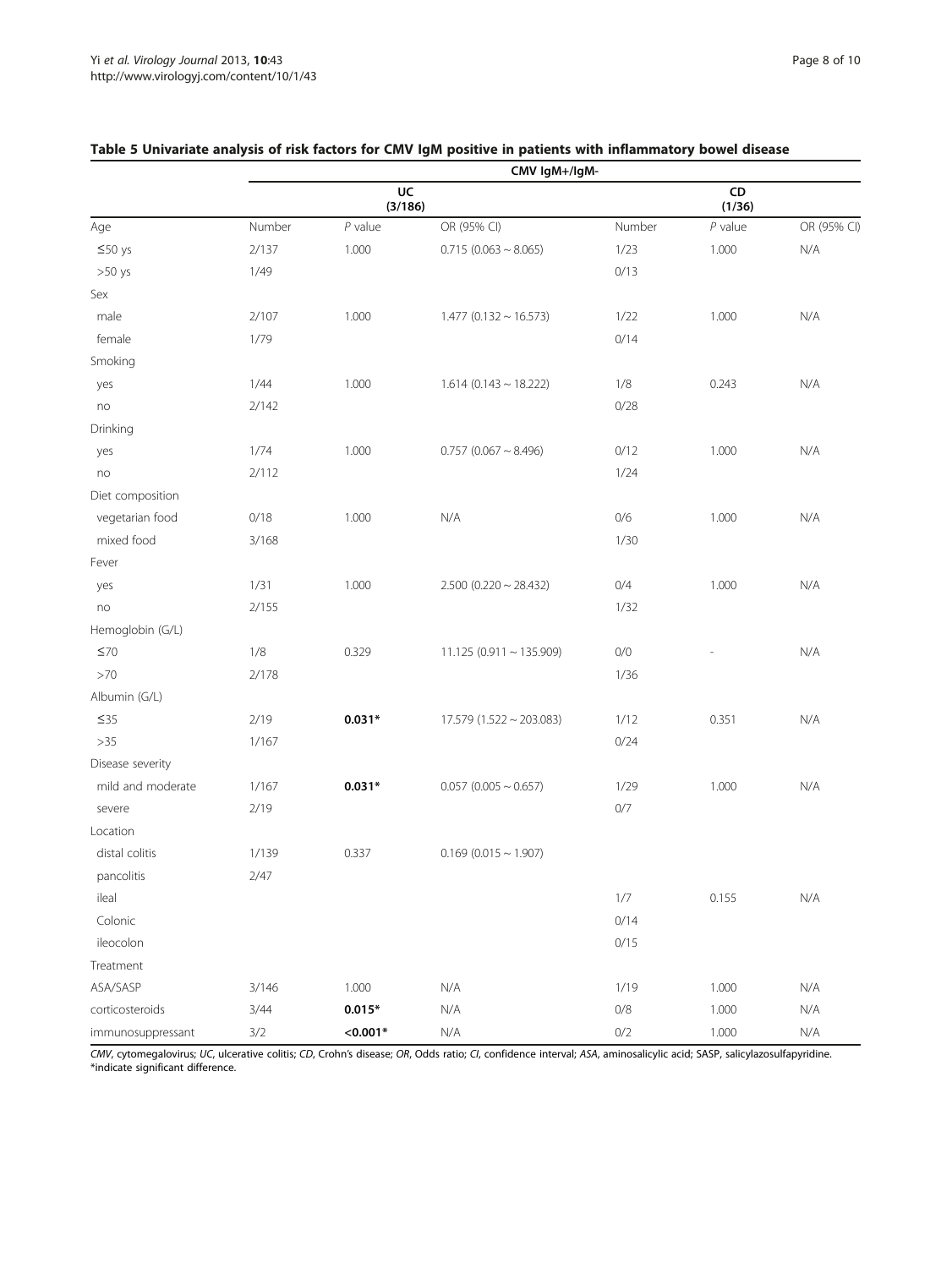<span id="page-8-0"></span>Table 6 Multivariate analysis by logistic regression for CMV positive in ulcerative colitis

| Index                         | OR (95% CI)                  | Ρ        |  |
|-------------------------------|------------------------------|----------|--|
| <b>CMV DNA</b>                |                              |          |  |
| Location                      | $0.227$ (0.093 ~ 0.553)      | $0.001*$ |  |
| Disease severity              | $0.000(0.000-\)$             | 0.998    |  |
| Fever                         | $1.704$ (0.357 $\sim$ 8.138) | 0.504    |  |
| Treatment of corticosteroids  | $0.574$ (0.228 ~ 1.449)      | 0.240    |  |
| Treatment of ASA/SASP         | $1.761$ (0.661 ~ 4.691)      | 0.258    |  |
| CMV IgG                       |                              |          |  |
| Age                           | $0.893$ (0.398 ~ 2.005)      | 0.784    |  |
| Location                      | $2.482$ (1.145 ~ 5.380)      | $0.021*$ |  |
| Disease severity              | $0.078$ (0.009 ~ 0.635)      | $0.017*$ |  |
| Treatment of ASA/SASP         | $0.749$ (0.342 ~ 1.639)      | 0.470    |  |
| CMV IgM                       |                              |          |  |
| Alb                           | $0.000(0.000-\)$             | 0.997    |  |
| Disease severity              | 0.840(0.000)                 | 1.000    |  |
| Treatment of corticosteroids  | 1.038(0.000)                 | 1.000    |  |
| Treatment of immunodepressant | $0.997(0.000-\)$             | 0.997    |  |

CMV, cytomegalovirus; OR, Odds ratio; CI, confidence interval; Alb, albumin; ASA, aminosalicylic acid; SASP, salicylazosulfapyridine.

\*indicate significant difference.

was probably due to the low sensitivity of histological examination. The site from where the biopsy was taken, and the amount of tissue retrieved, may also influence the sensitivity of finding inclusion bodies. Next stage we should recruit enough biopsies and screen CMV by immunohistochemistry.

In a model of multivariate analysis adjusting for multiple factors for UC. Disease location seemed to be significantly associate with CMV infection or re-activation, this may be associated with the theory that CMV was prone to proliferate in granulation tissue [\[20](#page-9-0)]. Pancolitis involved with larger areas of ulcerative mucosa, which promote proliferation of CMV. Some researches [[21](#page-9-0)] found that CMV was readily discovered in granulation tissue and tissue from deep ulcers, which suggested that CMV could penetrate inflamed mucosa via mononuclear cells, and then proliferate in the mucosa. A recent study [[22\]](#page-9-0) showed that the murine CMV (MCMV) could not induce acute colitis, but the latent MCMV infection could increase the severity of the dextran sulfate sodium (DSS) induced colitis. Moreover, acute MCMV infection could significantly increase the serum and intestinal natural killer cells, interleukin (IL)-6, TNF-α, IFN-γ, indicating that CMV infection can modulate mucosal immunity, thereby increasing susceptibility to inflammation. CMV infection can also activate oncogenes, kinases, transcription factors inducing tumorigenesis,

which may be one of the reasons of the higher incidence of colorectal cancer in IBD patients [[23](#page-9-0)]. CMV played a role in the initiation and progression of inflammation in IBD. The treatment of 5-ASAs, corticosteroids and immunosupressents were no longer significant associated with CMV infection in multivariate analysis.

Currently there is no absolute indication for antiviral therapy in CMV-positive IBD patients. However Eddleston recommends antiviral therapy in immunocompetent [[24\]](#page-9-0). Pfau [[21](#page-9-0)] found out that ganciclovir could reduce mortality rate and surgical intervention rate, while de Saussure P [\[6](#page-9-0)] showed that antiviral therapy had no effect on the disease course.

In summary, as compared to healthy individuals, IBD patients have a predisposition to CMV infection. No risk factor was found to be significantly correlated with CMV infection in risk factors analysis.

#### Abbreviations

CMV: Cytomegalovirus; IBD: Inflammatory bowel disease; UC: Ulcerative colitis; CD: Crohn's disease; PCR: Polymerase chain reactio; OR: Odds ratio; CI: Confidence interval; Alb: Albumin; H&E: Hematoxylin and eosin; CDAI: Crohn's disease activity index; SD: Standard deviation; ASA: Aminosalicylic acid; SASP: Salicylazosulfapyridine.

#### Competing interests

The authors declare that they have no conflict of interests.

#### Authors' contributions

FY, JZ, YL and BX conceived the study, participated in its design and coordination, and managed the preparation of the manuscript. CW and SH carried out the nested PCR, FY and LS carried out ELISAs, All authors participated in the recruitment of specimens and clinical data of patients and healthy controls. RL and FY participated in the manuscript writing. BX and FY performed the statistical analysis. WW participated in the manuscript revision. All authors read and approved the final manuscript.

#### Acknowledgements

We thank the numerous individuals who volunteered to participate in this study. The study was supported by Hubei Clinical Center & Key Laboratory of intestinal & colorectal diseases (2008BCC002), National University Students Innovation Training Project of China (S2009406), and the Ministry of Public Health of China (200802156, 201002020). The funders had no role in study design, data collection and analysis, decision to publish, or preparation of the manuscript.

#### Received: 15 March 2012 Accepted: 27 November 2012 Published: 1 February 2013

#### References

- 1. Jiang L, Xia B, Li J, Ye M, Yan W, Deng C, Ding Y, Luo H, Hou W, Zhao Q, Liu N, Ren H, Hou X, Xu H: Retrospective survey of 452 patients with inflammatory bowel disease in Wuhan city, central China. Inflamm Bowel Dis 2006, 12:212–217.
- 2. Maher MM, Nassar MI: Acute cytomegalovirus infection is a risk factor in refractory and complicated inflammatory bowel disease. Dig Dis Sci 2009, 54:2456–2462.
- 3. Kandiel A, Lashner B: Cytomegalovirus colitis complicating inflammatory bowel disease. Am J Gastroenterol 2006, 101:857-2865.
- 4. Kim JJ, Simpson N, Klipfel N, Debose R, Barr N, Laine L: Cytomegalovirus infection in patients with active inflammatory bowel disease. Dig Dis Sci 2010, 55:1059–1065.
- 5. Lévêque N, Brixi-Benmansour H, Reig T, Renois F, Talmud D, Brodard V, Coste JF, De Champs C, Andréoletti L, Diebold MD: Low frequency of